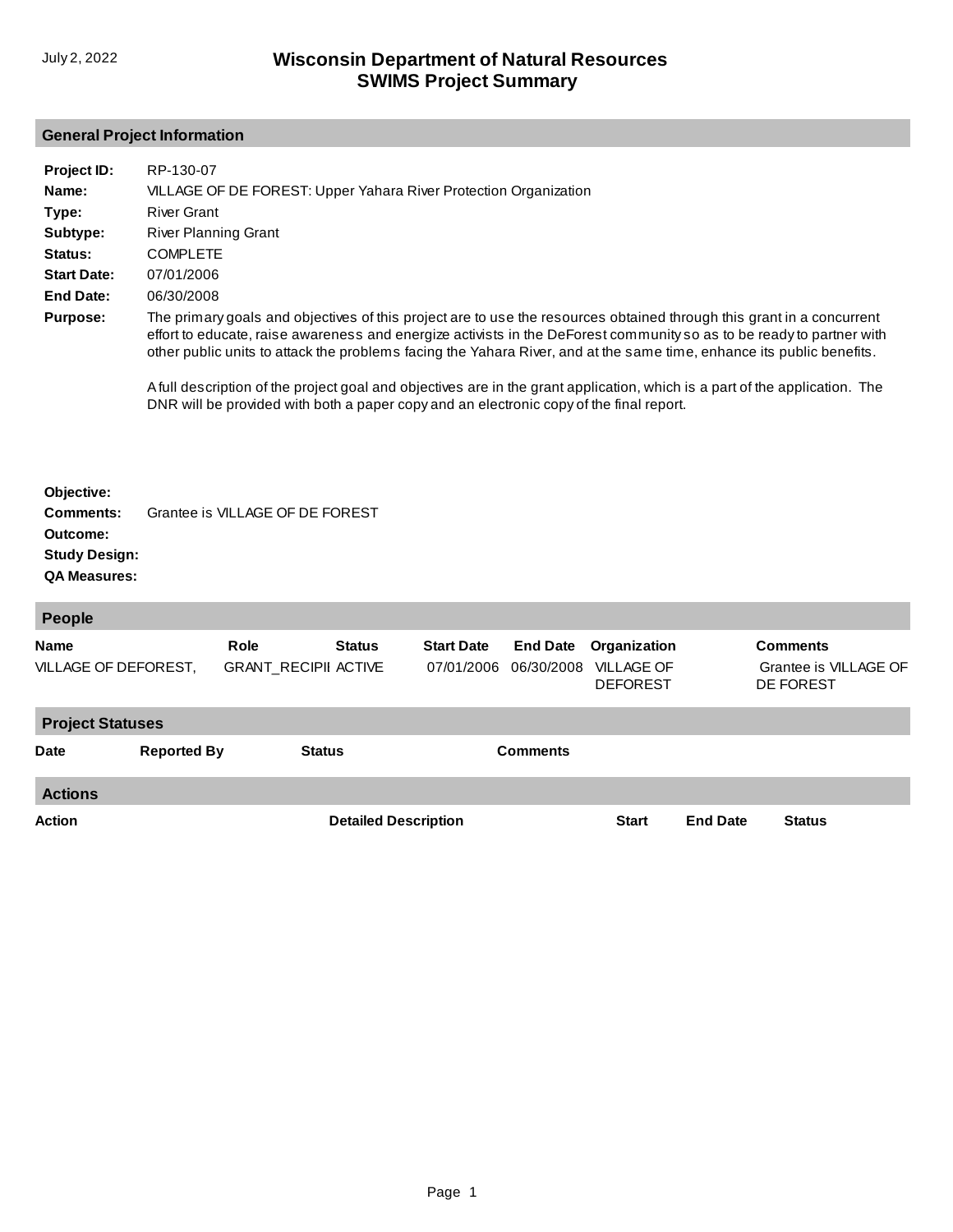## **SWIMS Project Summary** July 2, 2022 **Wisconsin Department of Natural Resources**

| Action                       |                                                                                                                                                                                                                                                                                                                                                                                                                                                                                                                                                                                                                                                                                                                                                                                                                                                                                                                            | <b>Detailed Description</b>                                                                                                                                                                                                                                                                                                                                                               |              | <b>Start</b> | <b>End Date</b> | <b>Status</b>   |
|------------------------------|----------------------------------------------------------------------------------------------------------------------------------------------------------------------------------------------------------------------------------------------------------------------------------------------------------------------------------------------------------------------------------------------------------------------------------------------------------------------------------------------------------------------------------------------------------------------------------------------------------------------------------------------------------------------------------------------------------------------------------------------------------------------------------------------------------------------------------------------------------------------------------------------------------------------------|-------------------------------------------------------------------------------------------------------------------------------------------------------------------------------------------------------------------------------------------------------------------------------------------------------------------------------------------------------------------------------------------|--------------|--------------|-----------------|-----------------|
| Educate and engage residents |                                                                                                                                                                                                                                                                                                                                                                                                                                                                                                                                                                                                                                                                                                                                                                                                                                                                                                                            | The primary goals and objectives of this<br>project are to use the resources obtained<br>through this grant in a concurrent effort to<br>educate, raise awareness and energize<br>activists in the DeForest community so as<br>to be ready to partner with other public<br>units to attack the problems facing the<br>Yahara River, and at the same time,<br>enhance its public benefits. |              | 07/01/2006   | 06/30/2008      | <b>COMPLETE</b> |
| Details:                     | <b>Parameter</b>                                                                                                                                                                                                                                                                                                                                                                                                                                                                                                                                                                                                                                                                                                                                                                                                                                                                                                           | <b>Value/Amount</b>                                                                                                                                                                                                                                                                                                                                                                       | <b>Units</b> |              | <b>Comments</b> |                 |
|                              | <b>BMP</b> Implementation<br>I & E Activities<br><b>PCBs</b><br><b>Permit Modification</b><br>Products Developed:<br>Stormwater Plan<br>Protective Areas: Feet of bank<br>protected<br>Protective Areas: Feet of bank<br>protected<br>Protective Areas: Feet of bank<br>protected<br><b>Report Writeup</b><br>Stormwater Goals Addressed:<br>Protective areas<br>Stormwater Goals Addressed:<br><b>Reduce TSS</b><br>Streambank & Shoreline<br>Protection: Pollutant load<br>reduction<br>Streambank & Shoreline<br><b>Protection: Units</b><br>Streambank & Shoreline<br>Protection: Pollutant load<br>reduction<br>Streambank & Shoreline<br><b>Protection: Units</b><br>Streambanks: Feet of bank<br>protected<br>Streambanks: Feet of bank<br>protected<br>Streambanks: Feet of bank<br>protected<br><b>Total Nitrogen</b><br><b>Total Phosphorus</b><br><b>Total Suspended Solids</b><br>Watershed Outreach, Planning |                                                                                                                                                                                                                                                                                                                                                                                           |              |              |                 |                 |
|                              |                                                                                                                                                                                                                                                                                                                                                                                                                                                                                                                                                                                                                                                                                                                                                                                                                                                                                                                            |                                                                                                                                                                                                                                                                                                                                                                                           |              |              |                 |                 |